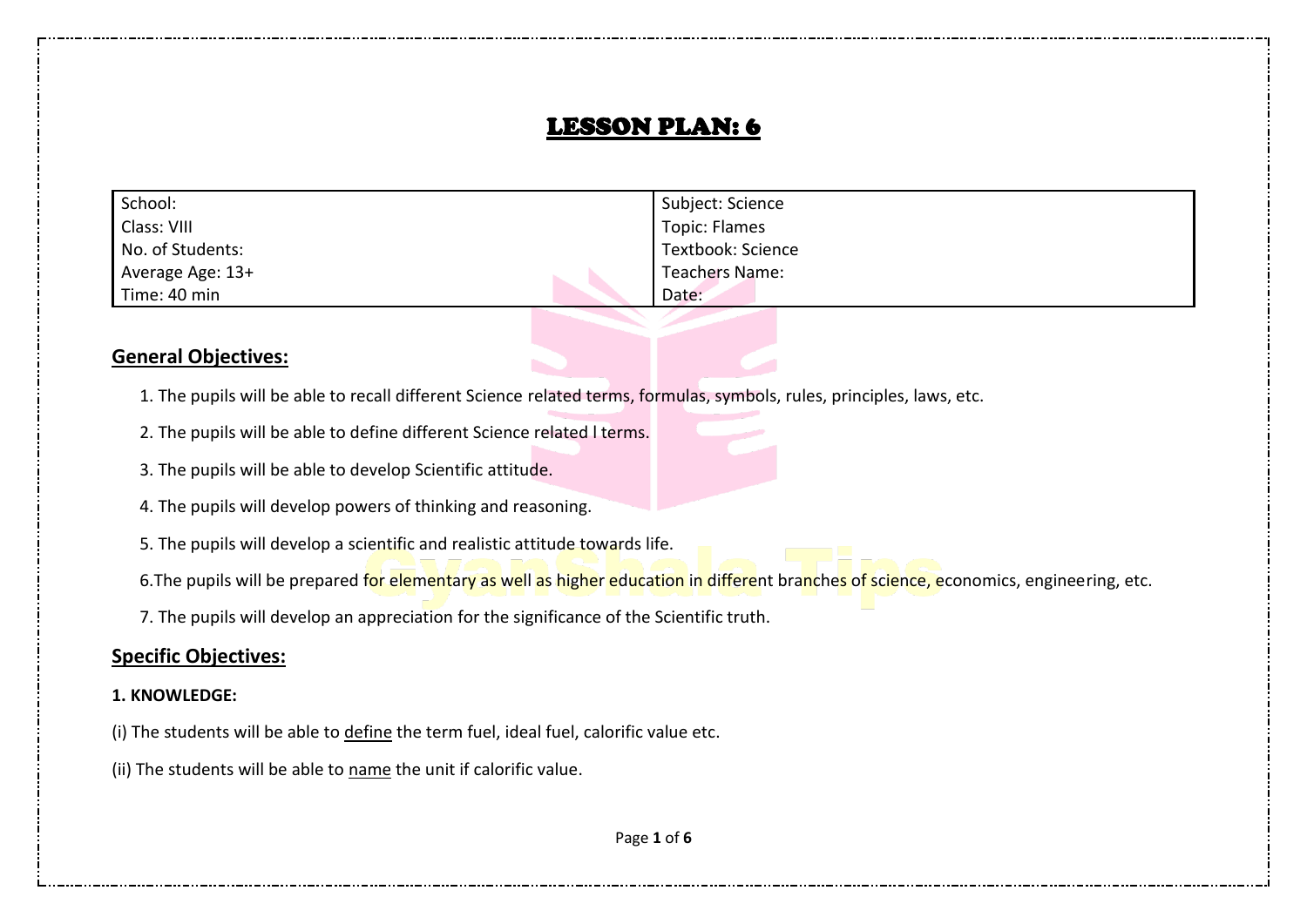(iii) The students will be able to name the different zone of candle flame.

#### **2. UNDERSTANDING:**

(i) The students will be able to explain how burning of fuel leads to harmful products.

(ii) The students will be able to explain the cause of acid rain.

#### **3. APPLICATION:**

(i) The students will be able to identify the different zone of candle flame in real life.

## **4. SKILL:**

(i) Pupils will be able to draw a diagram showing different zone of candle flame.

## **Teaching Aids:**

1. **General teaching aids**: Chalk, Black Board, Textbook, Duster etc.

## **Introduction:**

| <b>Steps</b>                               | <b>Teacher's Activities</b><br>.                                                                                                                                                                                                                                                                                                                 | <b>Pupils' Activities</b>                                                                          |
|--------------------------------------------|--------------------------------------------------------------------------------------------------------------------------------------------------------------------------------------------------------------------------------------------------------------------------------------------------------------------------------------------------|----------------------------------------------------------------------------------------------------|
| N<br>R<br>$\mathbf{o}$<br>D<br>U<br>O<br>N | Entering the classroom with a smiling face, the teacher will re-arrange the<br>classroom if necessary. To introduce the day's lesson, the teacher will ask the<br>following questions $-$<br>1. What is produce when we burn something?<br>2. What is called the glowing body produce during a fire?<br>3. What is the colour of a candle flame? | The pupils will turn on their videos and greet<br>the teacher.<br>Pupils will try to give answers. |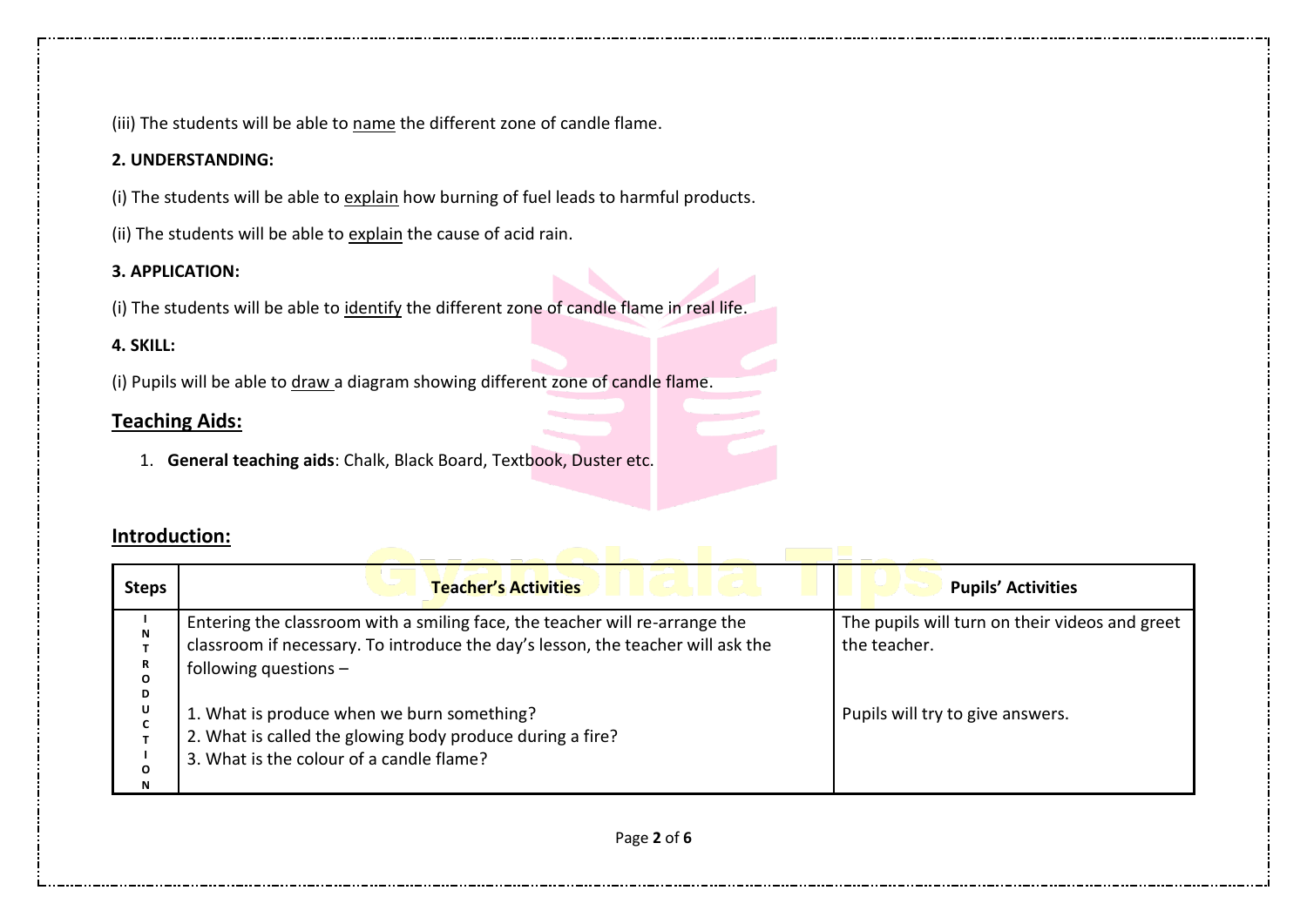## **Announcement of the Topic:**

 After getting the expected responses the teacher will say that – While we burn something it produce a glowing body that gives us heat and light. This called. You might have observed that the colour of flames is different in different situation. To understand it better, today we shall learn about flames. The teacher will announce the topic and write it down the blackboard.

#### "FLAMES"

The teacher will ask the students to note down the topic.

## **Presentation:**

| <b>Steps</b>                     | <b>Teaching Point</b>                                                                               | <b>Teacher's Activities</b>                                                                                                                                                                                                                                                                                                                                                                        | Pupils'<br><b>Activities</b>                        | <b>Learning</b><br><b>Outcomes</b>                                | Microteaching<br><b>Skill</b> |
|----------------------------------|-----------------------------------------------------------------------------------------------------|----------------------------------------------------------------------------------------------------------------------------------------------------------------------------------------------------------------------------------------------------------------------------------------------------------------------------------------------------------------------------------------------------|-----------------------------------------------------|-------------------------------------------------------------------|-------------------------------|
| P<br>R<br>E<br>S.<br>Ε<br>N<br>A | 1. Definition of<br>Flame: A hot body<br>glowing body that<br>is generated by<br>something on fire. | The teacher will say - When we burn something, it<br>produces a hot glowing body which as termed as flame.<br>The substance which vaporises during burning, gives<br>flames. On the other hand, a substance that does not<br>vaporise does not produce flames.<br>Then the teacher will explain the definition of flame<br>and write it on the blackboard and ask the students to<br>note it down. | Pupils will<br>observe and<br>listen<br>attentively | Pupils will be<br>able to define<br>flame and cause<br>of flames. | Explaining                    |
| O<br>N                           |                                                                                                     | <b>Flame:</b> a hot glowing body of ignited gas that is<br>generated by something on fire.                                                                                                                                                                                                                                                                                                         | Pupil will note<br>down the<br>definition.          |                                                                   | Blackboard<br>Writing         |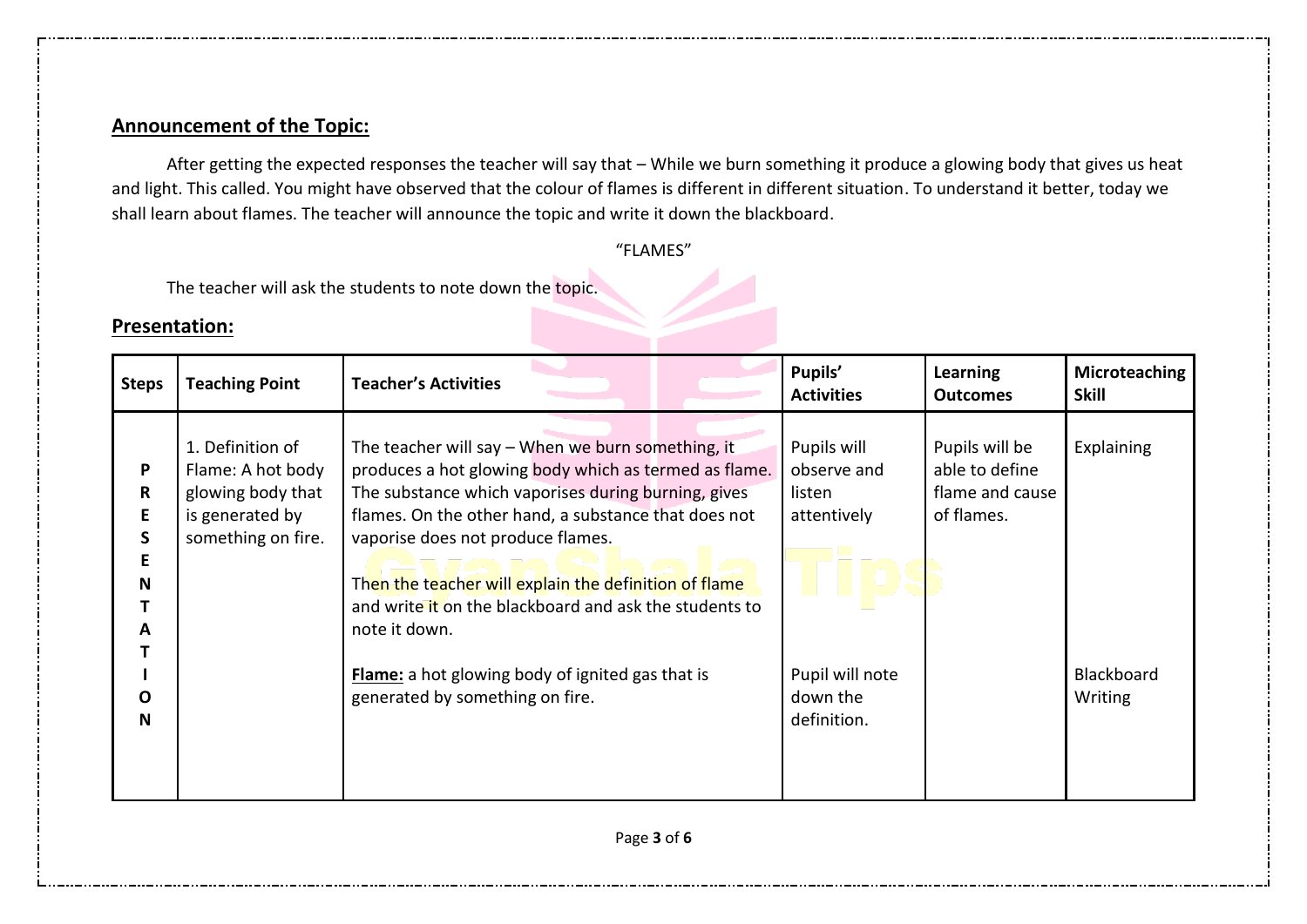|   | 2. Structure of    | The teacher will explain the various parts of flame by        | Pupils listen and    | Pupils will be   | Explaining, |
|---|--------------------|---------------------------------------------------------------|----------------------|------------------|-------------|
|   | Flame:             | taking an example of candle flames. Then the teacher          | draw the             | able to identify | Blackboard  |
|   |                    | will draw the diagram showing different zone of candle        | diagram              | different zone   | Writing     |
|   |                    | flames on the blackboard and ask the students to draw         |                      | of flames        |             |
|   |                    | on their notebook.                                            |                      |                  |             |
|   |                    |                                                               |                      |                  |             |
|   |                    | To assess the students learning the teacher will ask the      |                      |                  |             |
|   |                    | following questions -                                         |                      |                  |             |
| P |                    | 1. Why are flames are produces during burning of a            | Pupils will try to   |                  | Questioning |
| R |                    | substance?                                                    | give answer          |                  |             |
|   |                    |                                                               |                      |                  |             |
|   |                    | 2. Name three different zone of candle flames.                |                      |                  |             |
|   |                    |                                                               |                      |                  |             |
| N |                    |                                                               |                      |                  |             |
|   | 3. Definition of   | The teacher will say that $-$ The sources of heat energy      | <b>Students will</b> | Pupils will be   | Explaining  |
|   | Fuel: The sources  | for domestic or industrial purposes are mainly woo,           | listen               | able to define   |             |
| A |                    |                                                               |                      |                  |             |
|   | of heat energy are | charcoal, petrol kerosene etc. These substances are           | attentively          | fuel.            |             |
|   | called as fuel.    | called as fuel.                                               |                      |                  |             |
| O |                    |                                                               |                      |                  | Blackboard  |
| N |                    | After that the teacher will write the definition of fuel      |                      |                  | writing     |
|   |                    | on blackboard.                                                |                      |                  |             |
|   |                    |                                                               |                      |                  |             |
|   |                    | Then the teacher will say that different substances           | Pupils will listen   |                  | Explaining  |
|   |                    | produce different amount of heat. To measure the              | attentively          |                  |             |
|   |                    | quantity of heat produced by a substance we introduce         |                      |                  |             |
|   |                    | a term called calorific value. The calorific value of fuel is |                      |                  |             |
|   |                    | expressed in a unit called kJ/kg.                             |                      |                  |             |
|   |                    |                                                               |                      |                  |             |
|   |                    |                                                               |                      |                  |             |
|   |                    |                                                               |                      |                  |             |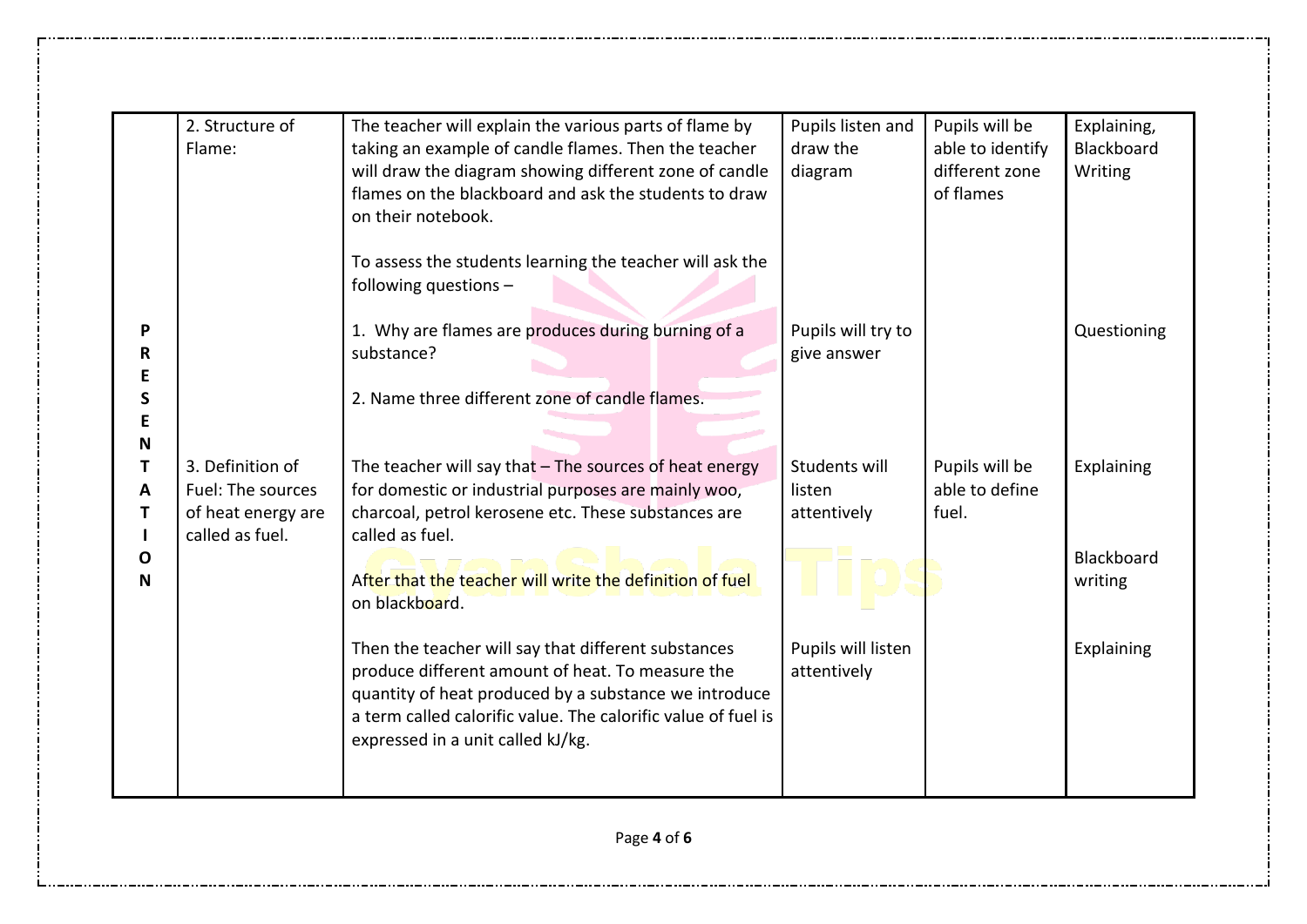|                       |                                                      | Then the teacher will explain the calorific value and<br>write definition of calorific value and its unit on the<br>blackboard.                                         |                                                     |                                                                 |                       |
|-----------------------|------------------------------------------------------|-------------------------------------------------------------------------------------------------------------------------------------------------------------------------|-----------------------------------------------------|-----------------------------------------------------------------|-----------------------|
|                       |                                                      | <b>Calorific Value:</b> The amount of heat energy produced<br>on complete combustion of 1 kg of fuel is called it<br>calorific value.<br>Unit: Kilojoule per kg (kJ/kg) | Pupils will be<br>able to define<br>calorific value | Pupils will note<br>down the<br>definition on<br>the blackboard | Blackboard<br>Writing |
| P<br>R<br>Е           |                                                      | To assess the students learning the teacher will ask the<br>following questions -                                                                                       | Pupils will try to<br>answer                        |                                                                 |                       |
| S<br>Е                |                                                      | 1. What is the unit of calorific value?                                                                                                                                 |                                                     |                                                                 | Questioning           |
| N<br>Т<br>A           |                                                      | 2. Among petrol and wood, which has the high calorific<br>value?                                                                                                        |                                                     |                                                                 |                       |
| Т<br>O<br>$\mathbf N$ | 4. Burning of a fuel<br>lead to harmful<br>products: | The teacher will explain the harmful effect of the<br>environment due to the increase in consumption of<br>fuel.                                                        | Pupils will listen<br>attentively                   | Pupils will be<br>able to explain<br>harmful effect<br>of fuel  | Explaining            |
|                       |                                                      | The teacher will also explain how increasing the<br>consumption of fuel causes global warming and cause<br>acid rain.                                                   |                                                     | consumption                                                     |                       |
|                       |                                                      | To assess the students learning the teacher will ask the<br>following questions -<br>1. Explain the causes of global warming?                                           | Students will try<br>to give answer.                |                                                                 |                       |